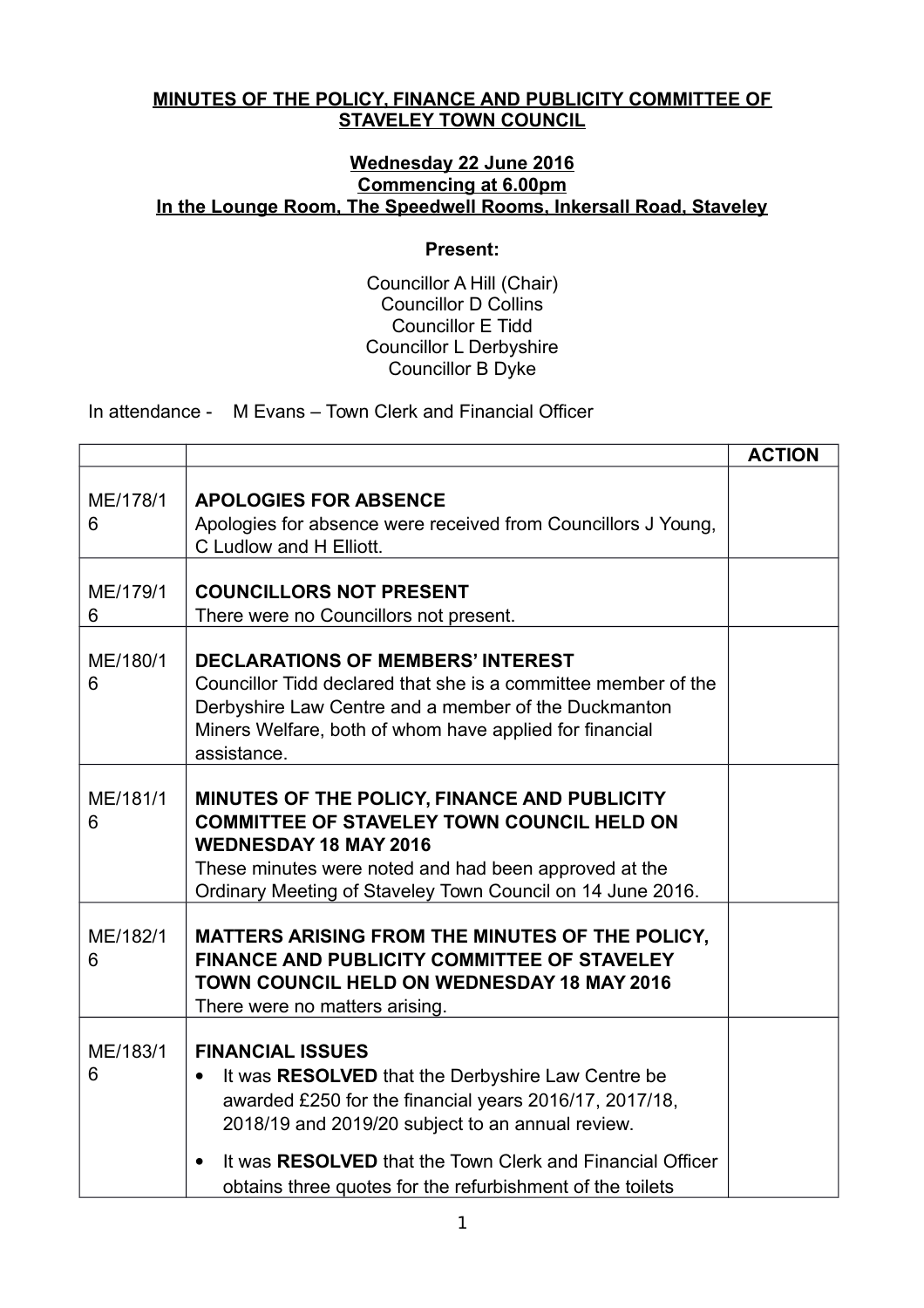|               | behind the stage at the Speedwell Rooms and that he be<br>given authority to place an order.                                                                                                                                                                                                                            |  |
|---------------|-------------------------------------------------------------------------------------------------------------------------------------------------------------------------------------------------------------------------------------------------------------------------------------------------------------------------|--|
|               | It was <b>RESOLVED</b> that a charge be levied for the<br>$\bullet$<br>pantomime, in January 2017, of £2.00 per adult and £1.00<br>per child.                                                                                                                                                                           |  |
| ME/184/1<br>6 | <b>HEART OF STAVELEY PROJECT</b><br>The Town Clerk and Financial Officer reported the following:                                                                                                                                                                                                                        |  |
|               | The Invitation to Tender document (ITT) and Specification<br>٠<br>for the procurement of a managing agent for Staveley Hall<br>are substantially complete. Prices for the legal work on the<br>contract are due in by 28 June 2016.                                                                                     |  |
|               | A meeting had been held today with the Heritage Lottery<br>$\bullet$<br>Fund (HLF). The HLF were briefed on the progress of the<br>procurement documents and they are keen to be involved in<br>the next stages. They want the original objectives for<br>heritage issues to be protected and included in the contract. |  |
|               | A tour of the Hall has been arranged for Staveley Town<br>Council Members following the Leisure and Community<br>Committee meeting on 29 June 2016.                                                                                                                                                                     |  |
| ME/185/1<br>6 | <b>SECURITY AT STAVELEY HALL</b><br>It was RESOLVED that Staveley Town Council appoints<br>Pro-active Security on a maximum 12 week contract to provide<br>security at Staveley Hall at £10/hour Monday to Friday, 8.00pm<br>- 6.00am and Saturday and Sunday, 24 hour cover.                                           |  |
| ME/186/1<br>6 | <b>APPLICATIONS FOR FINANCIAL ASSISTANCE</b><br>It was RESOLVED that Duckmanton Miners Welfare be<br>awarded a Section 137 grant of £200 for assistance with<br>funding a day trip to Bridlington for senior citizens, other adults<br>and children.                                                                    |  |
| ME/187/1<br>6 | <b>ALLOTMENTS</b><br>The soil sampling chemical test results for Barrow Hill<br>Allotments will be available next week.                                                                                                                                                                                                 |  |
|               | <b>PART II - CONFIDENTIAL</b>                                                                                                                                                                                                                                                                                           |  |
|               | PUBLIC BODIES (ADMISSION TO MEETINGS ACT) 1960                                                                                                                                                                                                                                                                          |  |
|               | <b>RESOLVED -</b><br>That in view of the fact that publicity would be<br>prejudicial to the public interest by reason of<br>the confidential nature of the following matters,<br>the public and representatives of the press be                                                                                         |  |